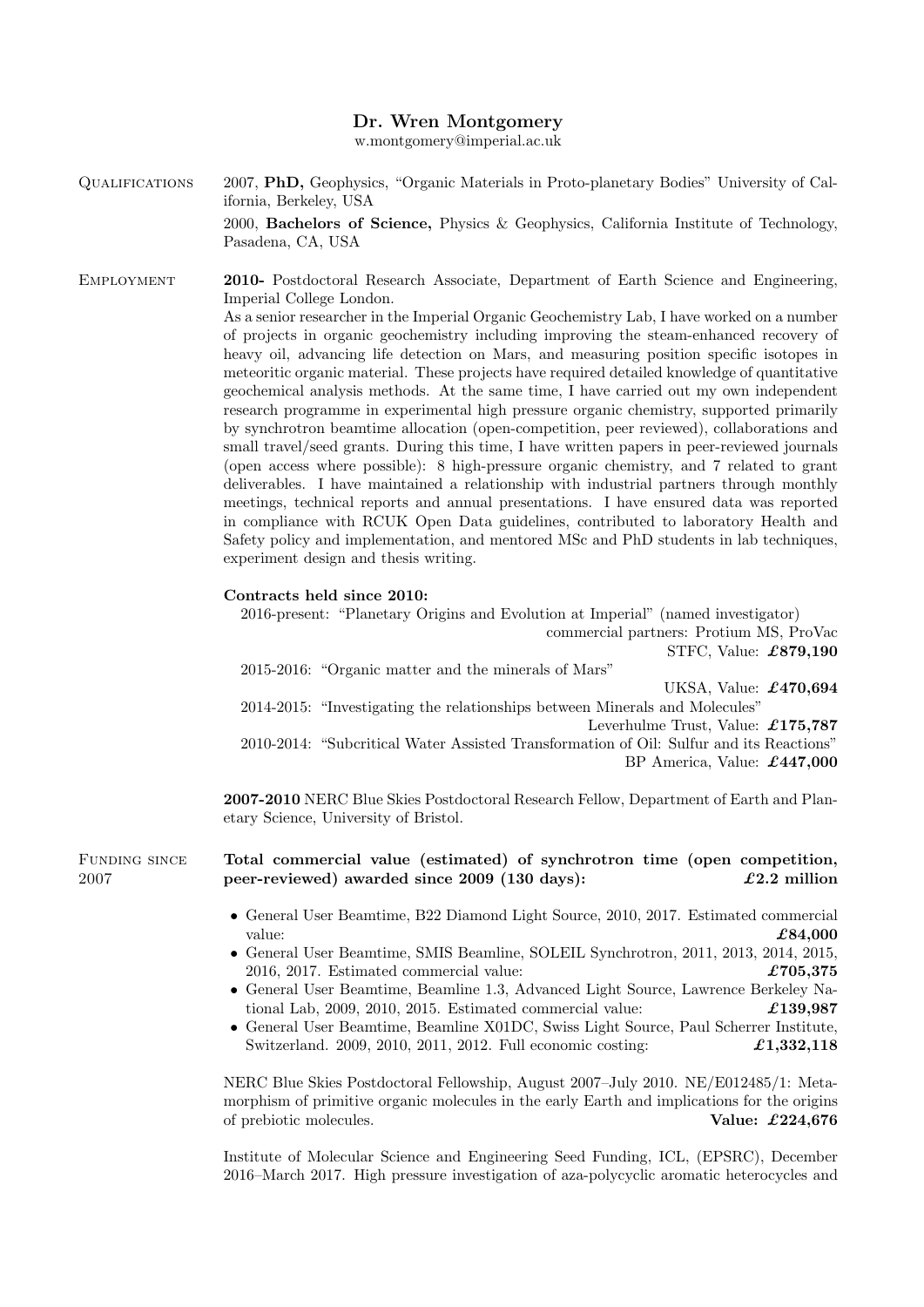their role in cosmology and origins of life. Joint with Dr. Matthew Fuchter, Department of Chemistry ICL and Dr. Mark A. Sephton, Department of Earth Science and Engineering ICL Value:  $\mathcal{L}20,804$ 

Collaboration Grant, "Testing the importance of organic matter to natural low-temperature dolomitization," Imperial College London, 2014 Value:  $\pounds 1000$ dolomitization," Imperial College London, 2014

Arthur Holmes Centenary Research grant in support of travel to the Swiss Light Source, Imperial College London, 2011 Value: £500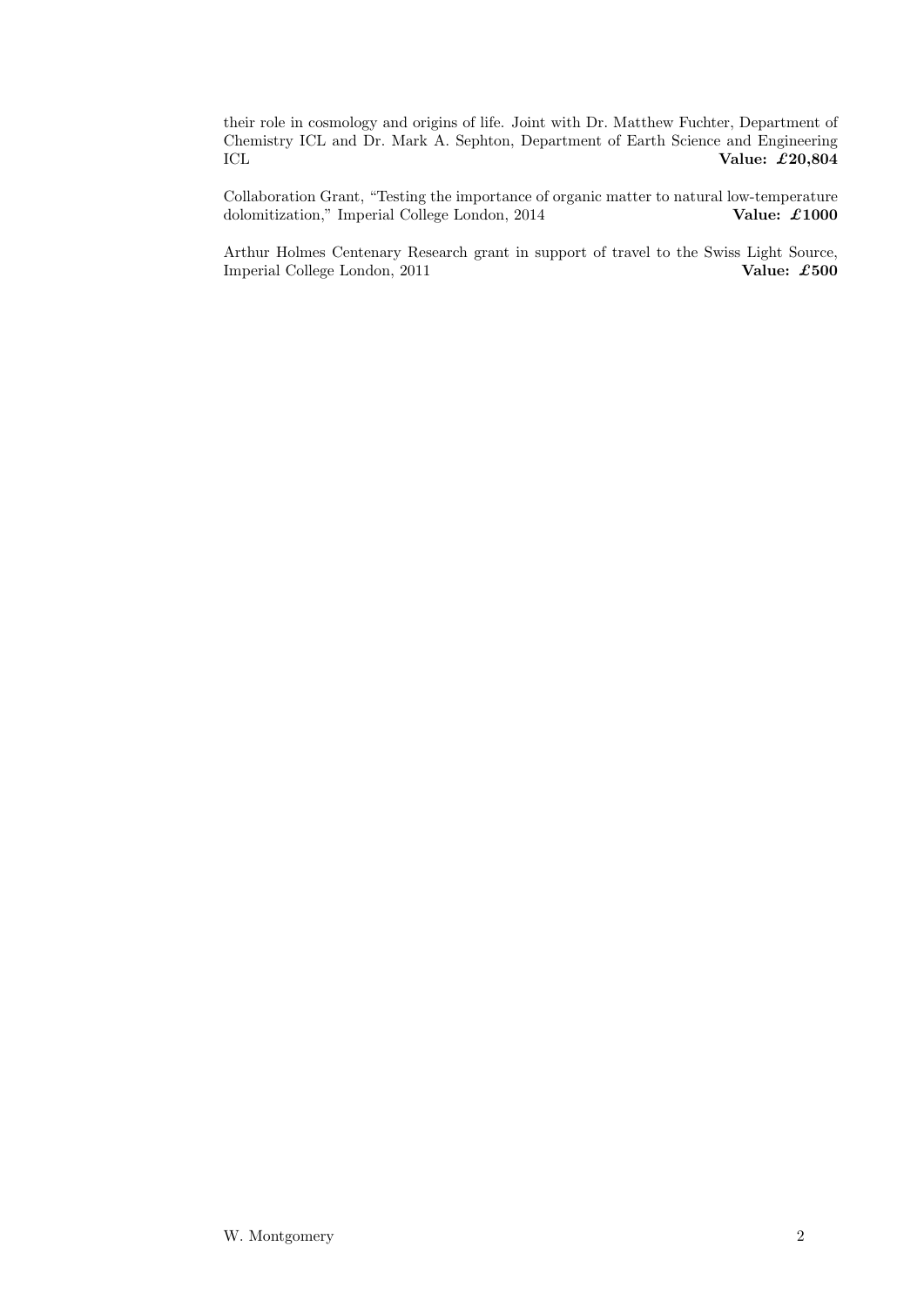# Synchrotron Proposals:

| B22, DIAMOND<br>LIGHT SOURCE, UK                                | "High pressure investigation of aza-polycyclic aromatic heterocycles and their role in<br> 2 <br>cosmology and origins of life," November 2017, 9 shifts.                               |
|-----------------------------------------------------------------|-----------------------------------------------------------------------------------------------------------------------------------------------------------------------------------------|
|                                                                 | "Micro-FTIR spectroscopic analysis of high-pressure organo-silicate reactions in pos-<br> 1 <br>sible Hadean crust compositions," August 2010, 9 shifts.                                |
| SMIS BEAMLINE,<br><b>SYNCHROTRON</b><br>SOLEIL, FRANCE          | [9] "Helicenes under pressure: vibrational optical rotatory dispersion on molecules," March<br>2017, 18 shifts.                                                                         |
|                                                                 | "Searching for a geobarometer," October 2016, 18 shifts.<br> 8                                                                                                                          |
|                                                                 | "Fourier Transform Infrared and Raman Spectroscopic Mapping of CI and CM Organic<br> 7 <br>Rich Meteorites, <sup>1</sup> " October 2016, 12 shifts.                                     |
|                                                                 | [6] "Carboxylic acid - mineral interactions under high pressures," September 2015, 18<br>shifts.                                                                                        |
|                                                                 | "RNA monomer and oligomer synthesis under high pressures," April 2015, 18 shifts.<br> 5                                                                                                 |
|                                                                 | "Organic-mineral interactions under high pressures," September 2014, 18 shifts.<br> 4                                                                                                   |
|                                                                 | "High pressures and preserving the records of life," April 2014, 18 shifts.<br>$\lceil 3 \rceil$                                                                                        |
|                                                                 | "Survivability of extraterrestrial sugar compounds at high pressures and high temper-<br> 2 <br>atures of planetary formation," March 2013, 15 shifts.                                  |
|                                                                 | [1] "Pressure-Temperature mapping of phase transitions in hydrous chain-silicates of ge-<br>ological importance," Dec 2011, 18 shifts.                                                  |
| <b>ADVANCED LIGHT</b><br>SOURCE, USA                            | 2 <br>"Chemical characterization of nanoporosity of organic residues in artificially matured<br>gas shales, $2$ " Jan-Jun 2015, 8 shifts, Beamline 5.4.                                 |
|                                                                 | [1] "Space dust under pressure: FTIR analysis of organic molecules and minerals in the<br>diamond anvil cell," Jan 2009- Dec 2010, 60 shifts, Beamline 1.4.4.                           |
|                                                                 | During my PhD, I received access to Beamline 1.4.4 on an ad-hoc basis, when time<br>became available due to cancellations.                                                              |
| BEAMLINE X01DC,<br><b>SWISS LIGHT</b><br>SOURCE,<br>SWITZERLAND | "OH behaviour and phase transitions in hydroxide perovskites: a single-crystal po-<br> 8 <br>larised IR study of $MgSi(OH)_6$ to 20 GPa at 300 K," September 2012, 6 shifts.            |
|                                                                 | $\vert 7 \vert$<br>"Around the Bend: Exploring the effect of high pressure on chirality," September<br>2012, 15 shifts.                                                                 |
|                                                                 | [6] "Doing the Twist: the effect of high pressures $\left($ < 10GPa) on amino acids measured by<br>infrared spectroscopy and vibrational circular dichorism," November 2011, 15 shifts. |
|                                                                 | "High-pressure behaviour of kaolinite: elastic properties of kaolinite-III to 25 GPa and<br> 5 <br>the hunt for the kaolinite-IV phase predicted ab initio," November 2011, 9 shifts.   |
|                                                                 | [4] "Meteoritic sweet tooth: survivability of extraterrestrial sugar compounds at high<br>pressures and high temperatures of planetary formation," February 2011, 15 shifts.            |
|                                                                 | "Astrobiochemical reactions at high pressures and high temperatures," April 2010, 15<br> 3 <br>shifts,.                                                                                 |
|                                                                 | "In-situ FTIR analysis of extraterrestrial materials in the diamond anvil cell: phos-<br> 2 <br>phorus chemistry under pressure," August 2009, 15 shifts.                               |
|                                                                 | [1] "Space dust under pressure: in-situ FTIR analysis of extraterrestrial materials in the<br>diamond anvil cell," May 2009, 15 shifts.                                                 |
|                                                                 | Although X01DC is currently not open to general user proposals, I am eligible to use<br>it without going through the proposal system.                                                   |
|                                                                 |                                                                                                                                                                                         |

<sup>1</sup>proposal led by postgraduate, Christian Potiszil

<sup>2</sup>proposal led by postgraduate, Alexandra Sarney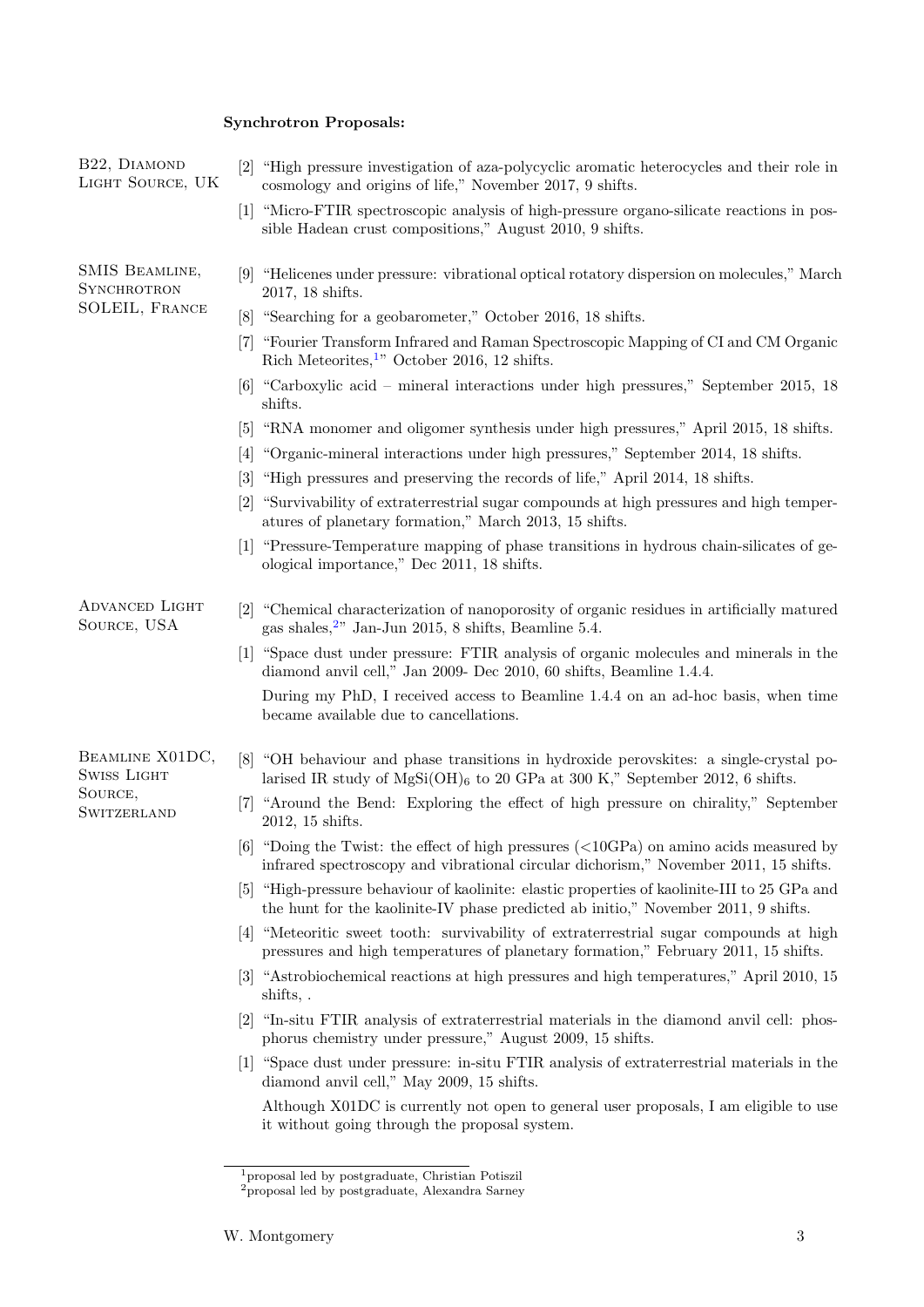### Publication List:

Journal Articles (Refereed)

I have published 21 peer-reviewed articles, of which 12 are first author. N. b.: In the pdf version of this document, doi is a url leading to paper online.

- [21] Montgomery W., E. A. Oberlin, S. H.Royle, S. P. Kounaves, D. Schulze-Makuch and M. A. Sephton, Effects of Oxygen-Containing Salts on the Detection of Organic Biomarkers on Mars and in Terrestrial Analogue Soils. Astrobiology, accepted
- [20] Verchovsky, A., S. A. Hunt, W. Montgomery, and M. A. Sephton, Reaction of Q to thermal metamorphism in parent bodies: Experimental simulation, Meteoritics and Planetary Science, 13 December 2018. [doi: 10.1111/maps.13231](https://doi.org/10.1111/maps.13231)
- [19] Royle, S. H., E. A. Oberlin, J. S. Watson, W. Montgomery, S. P. Kounaves, and M. A. Sephton, Perchlorate driven combustion of organic matter during pyrolysisgas chromatography-mass spectrometry: Implications for organic matter detection on Earth and Mars. Journal of Geophysical Research: Planets, 10 July 2018, p1901-9. [doi: 10.1029/2018JE005615](https://doi.org/10.1029/2018JE005615)
- [18] Montgomery, W., J. S. Watson, J. M. T. Lewis, H. Zeng and M. A. Sephton, Role of Minerals in Hydrogen Sulfide Generation during Steam-Assisted Recovery of Heavy Oil, Energy & Fuels, 12 March 2018, p4651-4. [doi: 10.1021/acs.energyfuels.7b03566](http://dx.doi.org/10.1021/acs.energyfuels.7b03566)
- [17] Schulze-Makuch, D., D. Wagner, S. P. Kounaves, K. Mangelsdorf, K. G. Devine, J.- P. de Vera, P. Schmitt-Kopplin, H.-P. Grossart, V. Parro, M. Kaupenjohann, A.t Galy, B. Schneider, A. Airo, J. Frösler, A. F. Davila, F. L. Arens, L. Cáceres, F. Sols Cornejo, D. Carrizo, L. Dartnell, J. DiRuggiero, M. Flury, L. Ganzert, M. O. Gessner, P. Grathwohl, L. Guan, J.Heinz, M. Hess, F.Keppler, D. Maus, C. P. McKay, R. U. Meckenstock, W. Montgomery, E. A. Oberlin, A. J. Probst, J. S. Sáenz, T. Sattler, J. Schirmack, M. A. Sephton, M. Schloter, J. Uhl, B. Valenzuela, G. Vestergaard, L. Wörmer, and P. Zamorano, Transitory microbial habitat in the hyperarid Atacama desert, PNAS, 2 February 2018, p2670-2675. [doi:10.1073/pnas.1714341115](http://dx.doi.org/10.1073/pnas.1714341115)
- [16] Royle, S. H., W. Montgomery, S. P. Kounaves and M. A. Sephton, Effect of Hydration State of Martian Perchlorate Salts on Their Decomposition Temperatures During Thermal Extraction, Journal of Geophysical Research-Planets, 27 November 2017, p2793-802 [doi:10.1002/2017JE005381](http://dx.doi.org/10.1002/2017JE005381)
- [15] Potiszil, C.<sup>[3](#page-0-0)</sup>, W. Montgomery and M. A. Sephton, The Effects of Pressure on Model Compounds of Meteoritic Organic Matter, ACS Earth and Space Chemistry, 28 August 2017, p475-82. [doi: 10.1021/acsearthspacechem.7b00053](http://dx.doi.org/10.1021/acsearthspacechem.7b00053)
- [14] Montgomery, W., J. S. Watson, C. Potiszil, M. A. Sephton, Sporopollenin, a natural copolymer, is robust under high hydrostatic pressure, Macromolecular Chemistry and Physics, 22 August 2016, p2494-2500. [doi: 10.1002/macp.201600142](http://dx.doi.org/10.1002/macp.201600142)
- [13] Montgomery, W., G. B. Bromiley, M. A. Sephton, The nature of organic records in impact excavated rocks on Mars, Scientific Reports, 5 Aug 2016, article number 30947. [doi: 10.1038/srep30947](http://dx.doi.org/10.1038/srep30947)
- [12] Montgomery, W., M. A. Sephton, Pressure Effects in Polycyclic Aromatic Nitrogenated Heterocycles (PANHs): Diagnostic Qualities and Cosmobarometry Potential, Astrophysical Journal, 29 February 2016, 64. [doi: 10.3847/0004-637X/819/1/64](https://dx.doi.org/10.3847/0004-637X/819/1/64)
- [11] Montgomery, W., M. A. Sephton, J. S. Watson, H. Zeng, A. C. Rees. Minimising hydrogen sulphide generation during steam assisted production of heavy oil. Scientific Reports, 11 February 2015, article number 08159. [doi: 10.1038/srep08159](http://dx.doi.org/10.1038/srep08159)
- [10] Sephton, M.A., J. M. T. Lewis, J. S. Watson, W. Montgomery, C. Garnier Perchlorateinduced combustion of organic matter with variable molecular weights: implications for Mars missions, Geophysical Research Letters, 16 October 2014, p7453-60. [doi: 10.1002/2014GL062109](http://dx.doi.org/10.1002/2014GL062109)

<sup>&</sup>lt;sup>3</sup>postgraduate author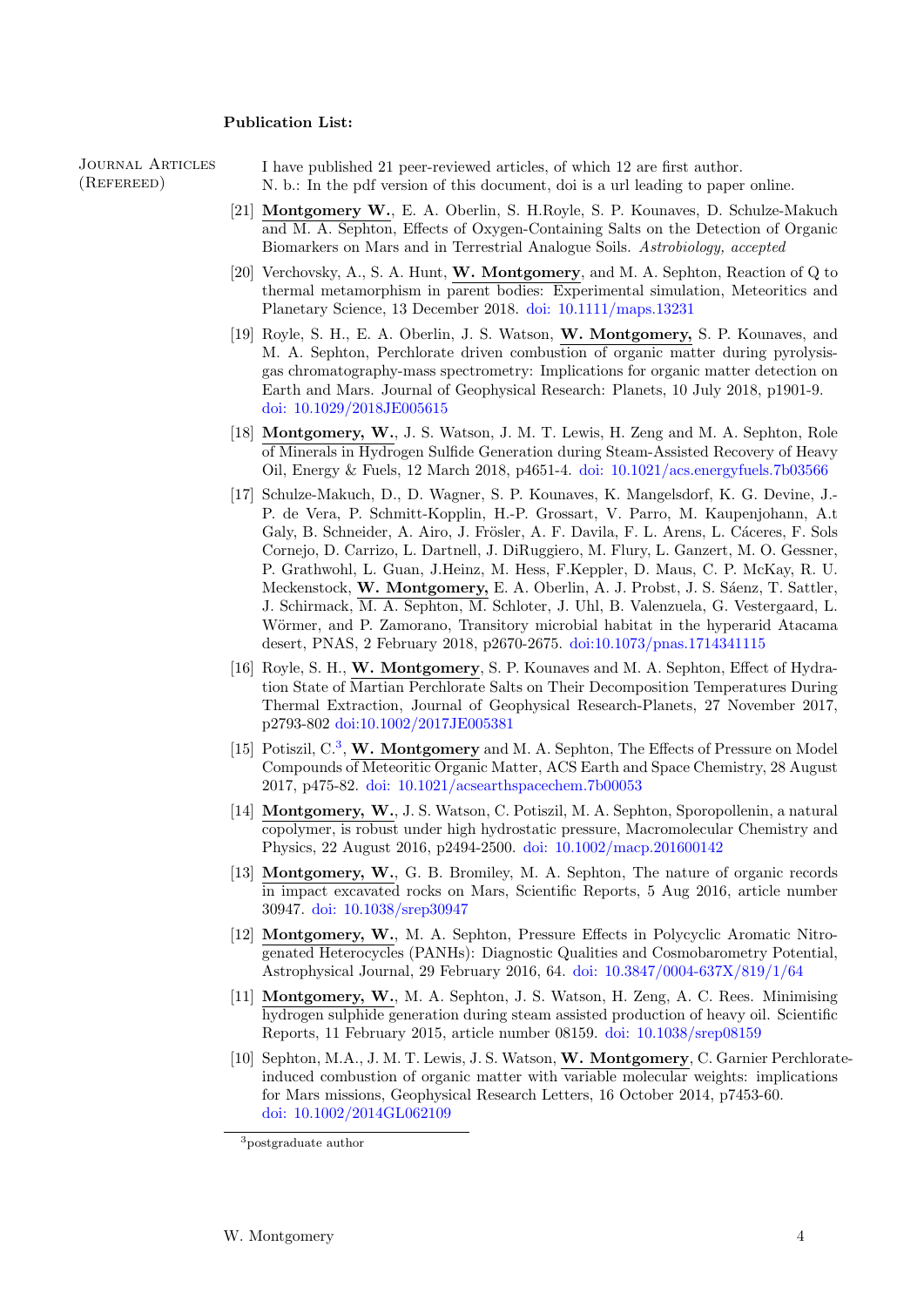- [9] Montgomery, W., Ph. Lerch, M. A. Sephton, In-situ vibrational optical rotatory dispersion of molecular organic crystals at high pressures, Analytica Chimica Acta, 9 September 2014, p51-56. [doi: 10.1016/j.aca.2014.07.020](http://dx.doi.org/10.1016/j.aca.2014.07.020)
- [8] Montgomery, W., J. S. Watson, M. A. Sephton, An organic cosmo-barometer: Distinct pressure and temperature effects for methyl substituted polycyclic aromatic hydrocarbons, Astrophysical Journal, 10 March 2014, 98. [doi:10.1088/0004-637X/784/2/98](http://dx.doi.org/10.1088/0004-637X/784/2/98)
- [7] Montgomery, W., R. W. Court, A. C. Rees, and M. A. Sephton, High temperature reactions of water with heavy oil and bitumen: insights into aquathermolysis chemistry during steam-assisted recovery. Fuel, 18 June 2013, p426-34. [doi: 10.1016/j.fuel.2013.05.098](http://dx.doi.org/10.1016/j.fuel.2013.05.098)
- [6] Welch, M., W. Montgomery, E. Balan, and Ph. Lerch. Insights into the highpressure behavior of kaolinite from infrared spectroscopy and quantum-mechanical calculations. Physics and Chemistry of Minerals, February 2012, p143-51. [doi: 10.1007/s00269-011-0469-5](http://dx.doi.org/10.1007/s00269-011-0469-5)
- [5] Montgomery, W., J. R. Tuff, S. C. Kohn and R. Jones. Reactions between organic acids and montmorillonite clay under Earth-forming conditions. Chemical Geology, 22 April 2011, p171-6. [doi:10.1016/j.chemgeo.2010.12.023.](http://dx.doi.org/10.1016/j.chemgeo.2010.12.023)
- [[4](#page-0-0)] Jennings, E. S.<sup>4</sup>, W. Montgomery and Ph. Lerch. The stability of coronene,  $C_{24}H_{12}$ , at high temperature and pressure. Journal of Physical Chemistry B, 10 November 2010, p15753-8. [doi: 10.1021/jp105020f.](http://dx.doi.org/10.1021/jp105020f)
- [3] Montgomery, W., J. C. Crowhurst, J. M. Zaug and R. Jeanloz. The chemistry of cyanuric acid  $(\overline{H}_3C_3N_3O_3)$  under high pressure and high temperature. Journal of Physical Chemistry B, 12 February 2008, p2644-8. [doi: 10.1021/jp073589y.](http://dx.doi.org/10.1021/jp073589y)
- [2] Montgomery, W., J. M. Zaug, W. M. Howard, A. F. Goncharov, J. C. Crowhurst and R. Jeanloz. Melting curve and high-pressure chemistry of formic acid to 8 GPa and 600 K. Journal of Physical Chemistry B, 109 (41): 19443-19447. Oct 20 2005. [doi: 10.1021/jp051967y](http://dx.doi.org/10.1021/jp051967y)
- [1] Goncharov A. F., M. R. Manaa, J. M. Zaug, R. H. Gee, L. E. Fried, W. B. Montgomery. Polymerization of formic acid under high pressure. Physical Review Letters, v94, no. 6, 18 Feb 2005, pp 065505/1-4. [doi: 10.1103/PhysRevLett.94.065505](http://dx.doi.org/10.1103/PhysRevLett.94.065505)
- Open Data Montgomery, W., P. Lerch, and E. S. Jennings (2018). Synchrotron source FTIR data (highpressure, high-temperature) on chrysene, C18H12. (Data set). Zenodo. [doi: 10.5281/zen](http://doi.org/10.5281/zenodo.1309915)[odo.1309915](http://doi.org/10.5281/zenodo.1309915)

### **CONFERENCE ABSTRACTS**

I am first author on 13 of the 25 abstracts. I presented 13 of these.

- [25] Hodges, Z. V., W. Montgomery, M. Frogley and M. A. Sephton. "The Effect of Topology on Pressure Responses in Polycyclic Aromatic Hydrocarbons" AbSciCon 2019, Bellevue, WA, USA.
- [24] Deshpande, P., W. Montgomery, T. Reddyhoff, "High pressure viscosity measurements of lubricants using diamond anvil cell" International Tribology Conference (ITC) 2019, Sendai, Japan.
- [23] **Montgomery, W.,** J.S. Tse, K. Yin, and M. A. Sephton, "The Effect of Pressure on the Prebiotic Carbon of the Early Solar System" AGU Fall Meeting 2018, Washington DC.
- [22] Royle, S. H., E. A. Oberlin, W. Montgomery, J. S. Watson, S. P. Kounaves, and M. A. Sephton, "Increasing our understanding of perchlorate salts during thermal decomposition and their implications for life detection on Mars" AGU Fall Meeting 2018, Washington DC.

<sup>4</sup>undergraduate author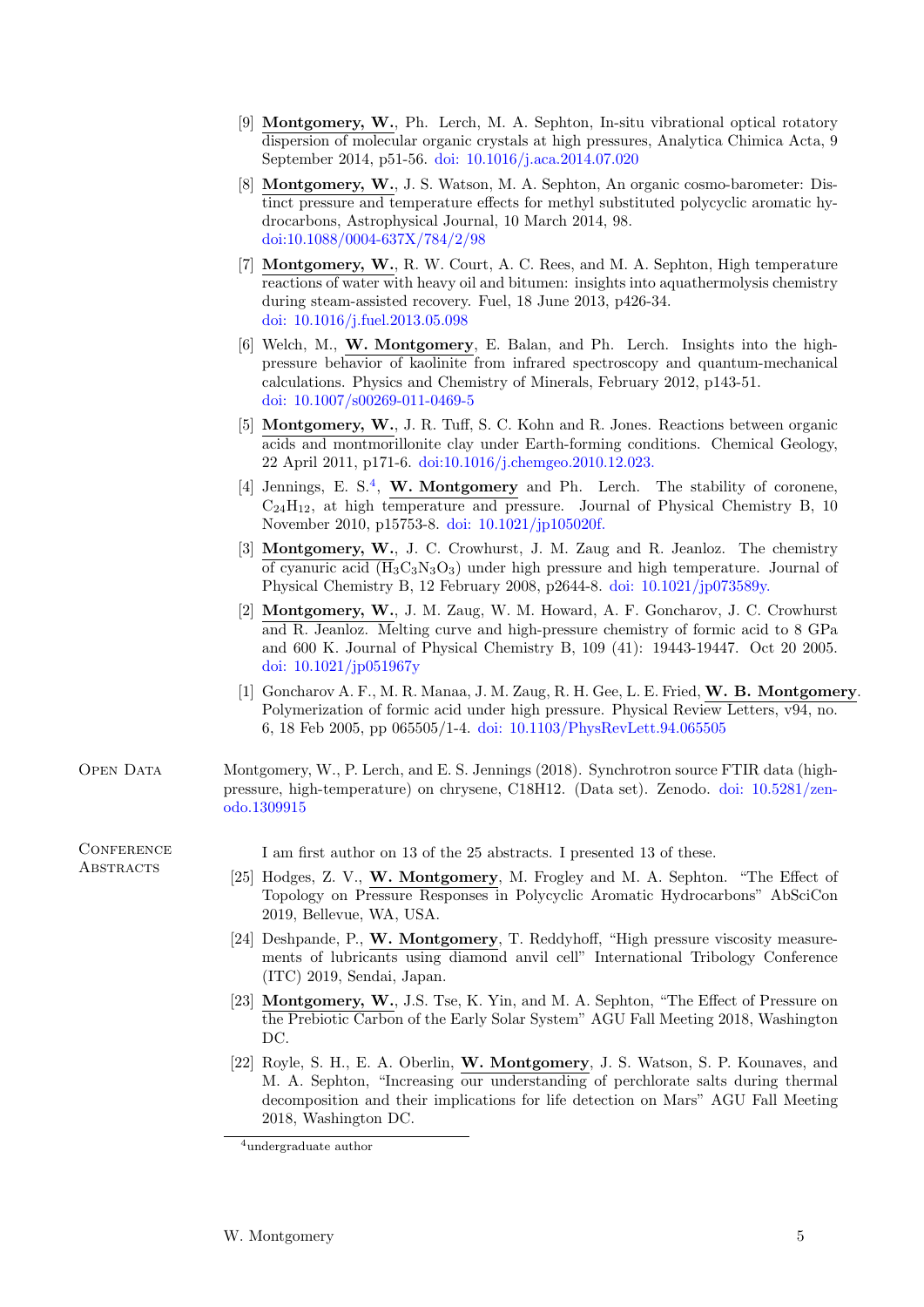- [21] Royle, S. H., W. Montgomery, E. A. Oberlin, J. S. Watson, S. P. Kounaves, and M. A. Sephton, "Increasing our understanding of perchlorate salts during thermal decomposition and their implications for life detection on Mars" ZARM-COSPAR, Pasadena, 2018.
- [20] Royle, S. H., W. Montgomery, S. P. Kounaves and M. A. Sephton "Effect of Hydration State of Martian Perchlorate Salts on their Decomposition Temperatures during Thermal Extraction" AGU Fall Meeting 2017, New Orleans.
- [19] Montgomery, W., S. H. Royle, E. A. Oberlin, S. P. Kounaves, D. Schulze-Makuch, M. A. Sephton "Effects of oxygen-containing salts on the detection of organic biomarkers on Mars and terrestrial analog soils" British Planetary Science Congress, 2017, Glasgow.
- [18] Potiszil, C., W. Montgomery, M. A. Sephton "FTIR and Raman Spectroscopy of Chemically Degraded CM2 Chondrites" British Planetary Science Congress, 2017, Glasgow.
- [17] Royle, S. H., W. Montgomery, S. P. Kounaves and M. A. Sephton "Effect of Hydration State of Martian Perchlorate Salts on their Decomposition Temperatures during Thermal Extraction" British Planetary Science Congress, 2017, Glasgow.
- [16] Montgomery, W., J. S. Watson and M. A. Sephton, "The effects of high pressure on organic molecules representative of natural organic matter types observed by synchrotron infrared spectroscopy." Workshop on Infrared Microscopy and Spectroscopy using Accelerator-based Sources (WIRMS) 2017, Oxford.
- [15] Cousins, C. R., S. Mikhail, F. Foucher, F. Westall, W. Montgomery, A. Steele, A. Shahar, "Persistence of microbial biosignatures with increasing metamorphic grade" Microbiology Society Annual Conference 2017 Geomicrobiology, Edinburgh, UK 2017
- [14] Montgomery, W., G. B. Bromiley, and M. A. Sephton, "Organic records in impact excavated rocks on Mars" Astrobiology Society of Britain 6: The Origins, Distribution & Detection of Life in the Universe, London, UK, September 2015.
- [13] Montgomery, W., J. S. Watson and M. A. Sephton, "High Pressures and Preserving the Records of Life" AGU Fall Meeting 2014, Session B24A: (Bio)geochemical Cycles in Extreme Environments III. B24A-08
- [12] Nixon, S. L., W. Montgomery, M. A. Sephton and C. S. Cockell, "Recalcitrant Carbonaceous Material: A Source of Electron Donors for Anaerobic Microbial Metabolisms in the Subsurface?" AGU Fall Meeting 2014, Session B13A: (Bio)geochemical Cycles in Extreme Environments I Posters. B13A-0159
- [11] Montgomery, W., M. A. Sephton, J. S. Watson, H. Zheng, "The effects of minerals on heavy oil and bitumen chemistry when recovered using steam-assisted methods" Society of Petroleum Engineers Heavy Oil Conference Canada, Calgary, 2014
- [10] A. B. Verchovsky, S. A. Hunt, W. Montgomery, M. A. Sephton "Reaction of Q to Thermal Metamorphism in the Parent Bodies: High Pressure Experiments" LPSC, 2014.
- [9] Montgomery, W., M. A. Sephton, R. C. Court, J. S. Watson, H. Zheng, A. C. Rees "Quantitative Laboratory Assessment Of Aquathermolysis Chemistry During Steamassisted Recovery Of Heavy Oils And Bitumen, With A Focus On Sulfur" Society of Petroleum Engineers Heavy Oil Conference Canada, Calgary, 2013.
- [8] Montgomery, W., R. W. Court, J. S. Watson, M. A. Sephton, A. C. Rees "Quantitative laboratory assessment of aquathermolysis chemistry during steam-assisted recovery of heavy oils and bitumen" World Heavy Oil Conference, Aberdeen, UK, 2011
- [7] Verchovsky A. B., W. Montgomery, M. A. Sephton. "Q Noble Gases in the Orgueil HF/HCl Residue: A High-Pressure Experiment" 74th Annual Meteoritical Society Meeting, Greenwich, London, UK.
- [6] Montgomery, W., E. S. Jennings, Ph. Lerch, and D. M. Sherman, " PAHs Under Pressure: stability of coronene, chrysene and acridine to 10 GPa and 600 K." AGU Fall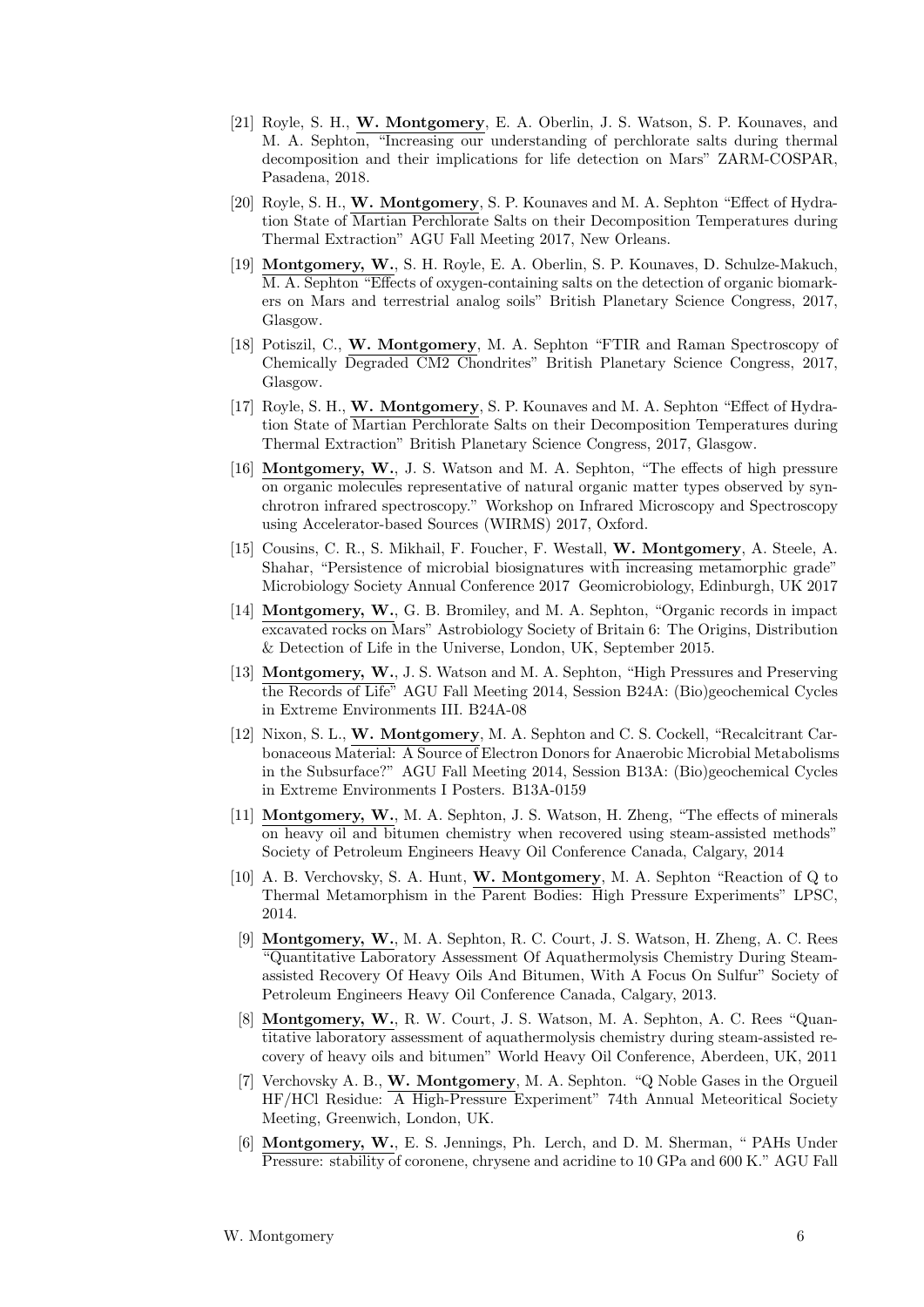Meeting 2009, Session P13: Organics in Meteorites and Dust Particles: Composition, Distribution, Formation and Isotopic Anomalies.

- [5] Montgomery, W., J. R. Tuff, S. C. Kohn, "Formic Acid and Montmorillonite Clay in an Early Earth Environment (<10 GPa, <1000K)" Eos Trans. AGU, 89(53) Fall. Meet. Suppl. Abstract MR54A-05, 2008.
- [4] Montgomery, W., J. C. Crowhurst, J. M. Zaug, and R. Jeanloz, "High Pressure Organic Chemistry and the Early Earth" Eos Trans. AGU, 87(52), Fall Meet. Suppl., Abstract VD11D-0618, 2006.
- [3] Montgomery, W. and R. Jeanloz, "Life on extrasolar planets: the persistance and stability of cyanuric acid under protoplanetary conditions." Eos Trans. AGU, 86(52), Fall Meet. Suppl., Abstract SA53B-1173, 2005.
- [2] Montgomery, W. and R. Jeanloz, "Planetary Interiors: Parametric Modeling of Global Geophysical Properties." Eos Trans. AGU, 85(47), Fall Meet. Suppl., Abstract P33A-1014, 2004.
- [1] Montgomery, W. J. M. Zaug, A. F. Goncharov, W. M. Howard, M. R. Manaa, R. Jeanloz and C. E. Young, "Liquids in the Diamond Anvil Cell: High Pressure-Temperature Chemistry of Formic Acid." Eos Trans. AGU, 84(46), Fall Meet. Suppl., Abstract V31D-0962, 2003.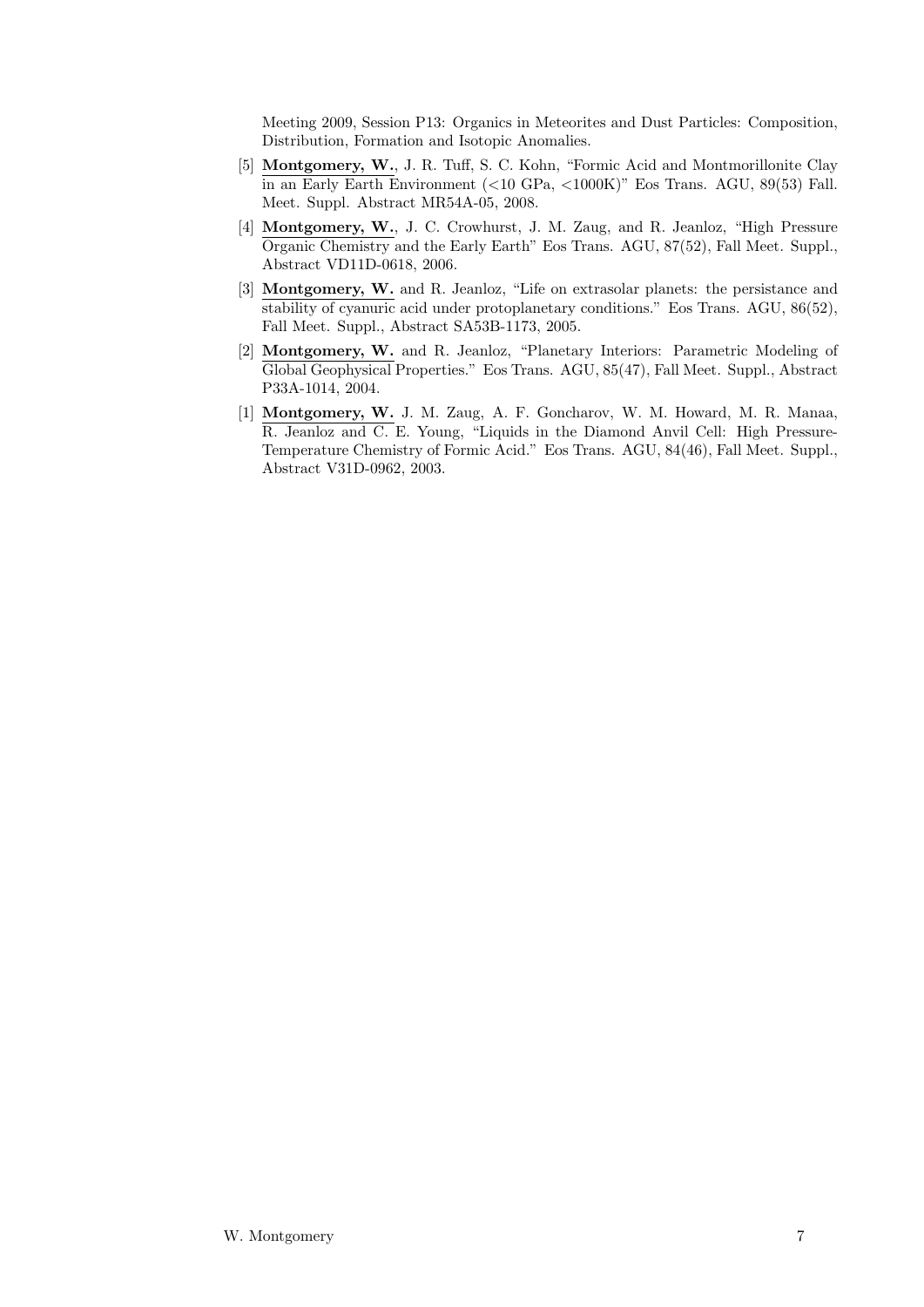### Personal Development

**PERSONAL** Development and **DEVELOPING OTHERS** 

**ADMINISTRATION** and Other Value ADDED ACTIVITIES

- 2018 Active Bystander Training
- 2017 Introduction to Supervising at Imperial College London
- 2016 Recruitment and Selection Training at Imperial College London
	- 2014 Mental Health First Aider

# Health and Safety Training

2017 Pressure Fittings Installation (2017)

- 2013 Connecting Gas Regulators (2013)
- LN<sup>2</sup> handling at: Imperial College London, SOLEIL Synchrotron, Swiss Light Source, Diamond Light Source, Advanced Light Source.
- General Employee Radiological Training (GERT): Diamond Light Source, SOLEIL Synchrotron, Advanced Light Source, Swiss Light Source

### MANAGEMENT, Public Engagement

- I hosted @geoscitweeps (twitter) 28 Aug to 2 Sept 2017.
- Participant at the Reopening of the Mary Rose, July 2016.

# Management and Administrative Activities

- managed installation of hydrous pyrolysis equipment, a small building works project from 2017-8. (Budget: £15K) This required liaising with Campus Estates, Safety, individual building managers, and the manufacturer of the equipment.
- member of hiring committee for PDRA hire  $(2x, 2108, 2016)$
- Departmental Mental Health Champion, 2014-2017 Promoted awareness of Good Mental Health through initiatives such as "Time to Talk Day" and "Mental Health Awareness Week".
- Created and maintain lab wiki, an online reference manual for laboratory activities, 2012-current.

Evidence of **ESTEEM** 

### Invited Talks

- 05/2017 Department of Earth Science Friday Seminar, Cambridge University, UK
- 01/2017 Birkbeck Students' Geological Society, Birkbeck University of London, UK
- 11/2016 School Research Seminar Series, School of Earth and Environmental Sciences, University of Manchester, UK
- 10/2016 Centre for Science at Extreme Conditions, University of Edinburgh, UK
- 04/2012 Weekly seminar, SOLEIL Light Source, Paris, France
- 02/2011 Workshop on IR spectro-microscopy, Swiss Light Source, Villigen, Switzerland
- 06/2009 European Laboratory for Non-linear Spectroscopy (LENS), University of Florence, Italy
- 06/2009 Materials Research and Engineering Research Institute, Sheffield Hallam University, UK
- 11/2007 Center for Integrative Planetary Science, University of California, Berkeley, USA 04/2007 NASA Ames Astrochemistry Group, USA

# External Visibility

Recent papers have been covered online by outlets including: [The Sky At Night web maga](http://www.skyatnightmagazine.com/news/meteor-blasts-destroy-mars-life-signs)[zine,](http://www.skyatnightmagazine.com/news/meteor-blasts-destroy-mars-life-signs) [IFLScience,](http://www.iflscience.com/space/meteorites-might-destroy-evidence-of-life-on-mars/) [Physics World, IoP member magazine](http://physicsworld.com/cws/article/news/2014/apr/03/carbonaceous-cosmic-barometer-reveals-universes-history) as well as mainstream newspapers. [In-line weblinks provided in digital version.]

# Professional Activities

- Consultant to Tribology Group, Department of Mechanical Engineering, Imperial College London, 2018. Contributed to experimental design leading to EPSRC grant application, with publications planned.
- Mental Health First Aider, 2014-current
- Fellow of the Royal Astronomical Society
- Co-coordinator, Annual Meeting of the British Organic Geochemistry Society, 2016
- Reviewer for AIP, ACS journals, NASA External Review Pool, UKSA Review Pool.
- Co-chair, oral session, "Life Under Pressure", AGU Fall Meeting 2008.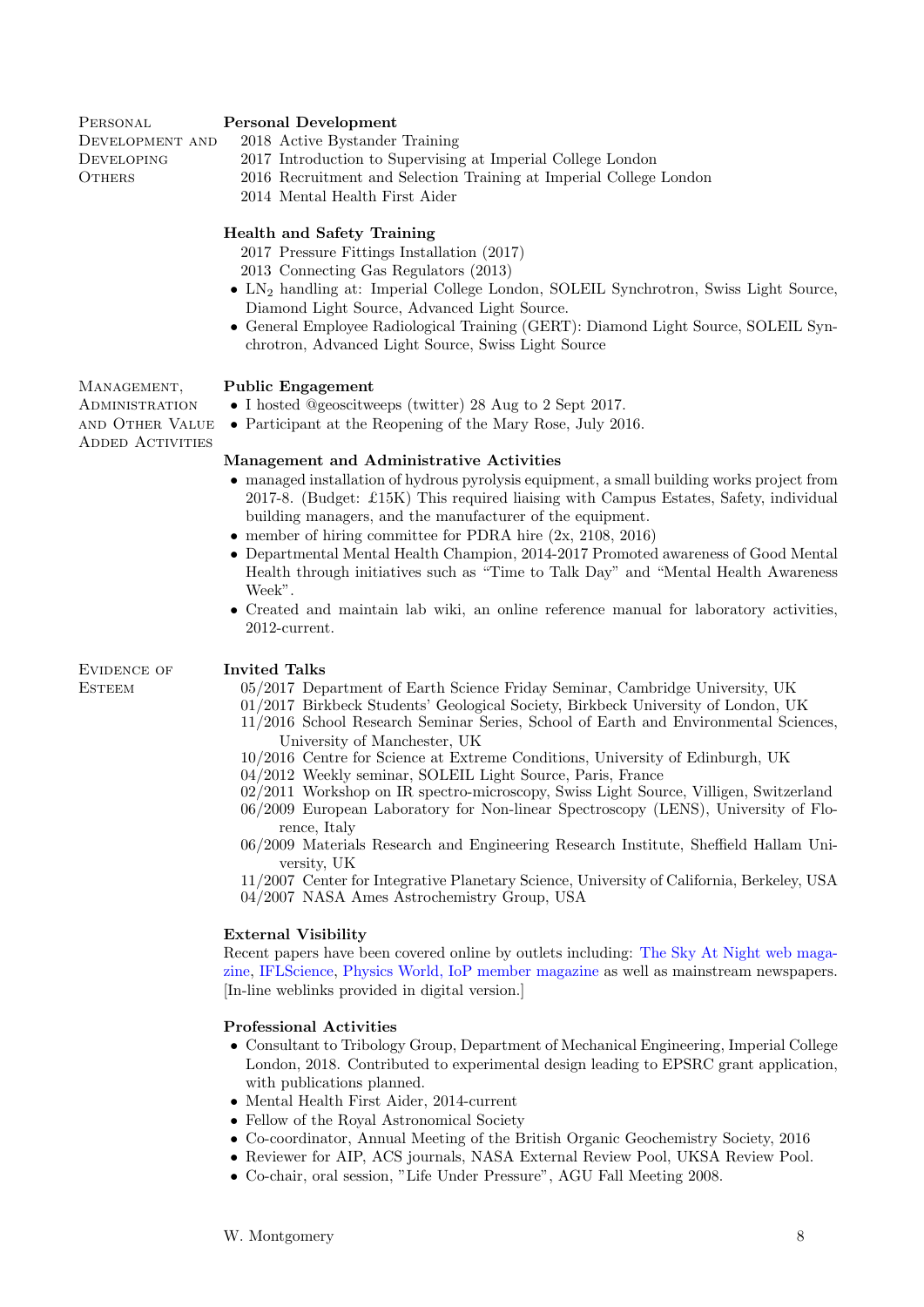### Teaching Assistant Supervisor, PhD, Imperial College London

- Zoe Hodges, "Building a Habitable Icy Moon" Estimated Completion Date: December 2020
- Christian Potiszil, "Chemical Attack on Fragments of Asteroids" Completion Date: December 2016

### Postdoctoral Teaching Experience

- deliverer of undergraduate module 1.15, "Mathematics for Geoscientists," Imperial College London (Fall 2018)
- marker, MSci theses, Imperial College London (January 2017, January 2018) Four theses marked, including sitting on vivas.
- deliverer of undergraduate module, "Research Conference," Imperial College London (Spring 2017, Spring 2018)
- [Fellow of the Higher Education Academy, \(HEA\)](https://www.heacademy.ac.uk/recognition-accreditation/hea-fellowships) since September 2017.
- co-supervisor for proposed PhD, ["Preservation of biosignatures in the Martian subsur](http://www.geos.ed.ac.uk/postgraduate/PhD/getDocument?SerialNo=1115)[face: should future missions target meteorite impact sites?"](http://www.geos.ed.ac.uk/postgraduate/PhD/getDocument?SerialNo=1115) at Department of Geosciences, University of Edinburgh
- marker, final exams, Modules: 4.05 Biogeochemistry, 5.27 Earth Systems, Imperial College London (Spring 2017)
- Contributor to the supervision of PhD (8) and summer undergraduate researchers (2) in the Imperial Organic Geochemistry Laboratory (2010-present).
- Supervised MSci students Sorcha Cotter (2013-2014), Luke Daly (2011-2012) at Imperial College London.
- Tutor, Year 2 academic tutorials, Imperial College London (2012).
- Featured speaker, Frontiers of Earth Science (Year 4 seminar course), University of Bristol (November 2009).
- Tutor for students in the first year Environmental Geosciences (lectures only) course, University of Bristol, (2009-10).
- Supervised two summer undergraduate research assistants, University of Bristol (Summer 2009).

Graduate Student Instructor n.b.: in the US, this is a more autonomous position than "demonstrating", acting as head of class for small group (up to  $\approx 20$  students) teaching complementary to the lectures, holding weekly drop-in sessions, and marking of all coursework and exams. For course descriptions, please see Appendix to Teaching Statement.

- EPS3, The Water Planet, Spring 2006 Introductory course for non-majors (200 students). Responsible for marking of homework assignments and exams, holding drop-in sessions ("office hours"), keeping course records, and setting up in-class demonstrations.
- EPS120, Quantitative Analysis of Environmental Data, Fall 2005, 2006 Upper-level (post-graduate) statistics and data-analysis course (100 students). Head of class for lab section in the use of JMP statistics package; ran drop-in session for students; marked homework and exams.
- EPS2, Gems and Gem Materials, Fall 2003, Summer 2003, Fall 2002 Online course for non-majors. In addition to maintaining the web site, marking term papers and administering exams, I led an optional hands-on lab.
- EPS108, Geophysics, Fall 2001 Responsible for marking of homework assignments and exams, holding weekly dropin session and course organization for this introductory geophysics course for Earth & Planetary Science majors (10 students).
- EPS60, Linear Algebra for Earth Scientists, Fall 2000 Responsible for marking of homework assignments and exams, holding weekly drop-in sessions and course organization for this required upper-level (and postgraduate) mathematics (linear algebra and introductory differential equations) course (20 students).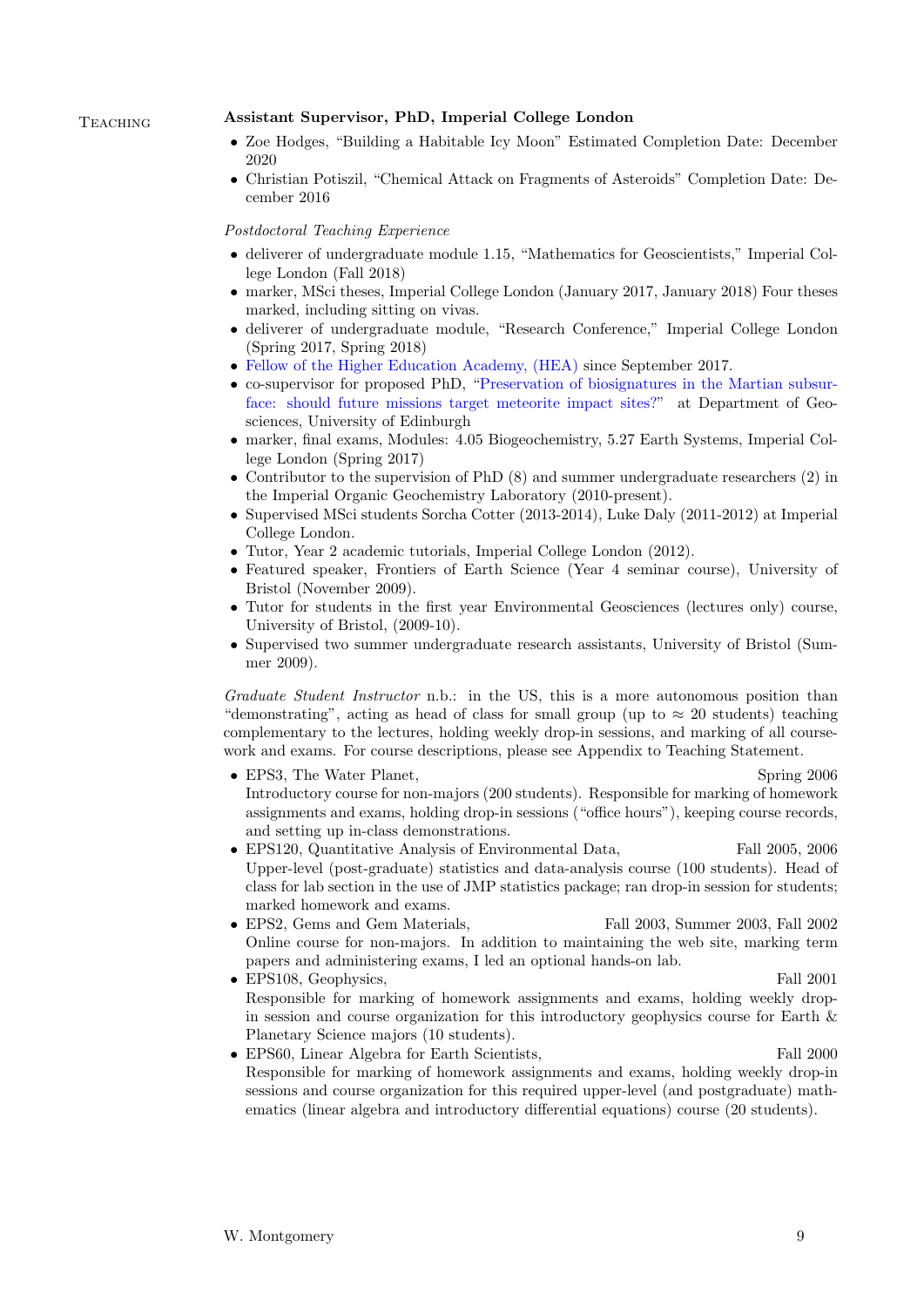APPENDIX TO **TEACHING STATEMENT** All courses were offered at the University of California, Berkeley between 2000 and 2007. EPS60 is no longer offered, due to the retirement of the professor, and students are required to take an additional semester of advanced mathematics from the mathematics department instead.

| Course Title   | Course Description                                                                                 | Date Taught     |
|----------------|----------------------------------------------------------------------------------------------------|-----------------|
| EPS120:        | Three hours of lecture and three hours of labora-                                                  | Fall 2005, 2006 |
| Quantitative   | tory per week. Prerequisites: One year of calcu-                                                   |                 |
| Analysis of    | lus or consent of instructor. Fundamentals of ex-                                                  |                 |
| Environmental  | ploratory data analysis and hypothesis testing for                                                 |                 |
| Data           | environmental scientists, with emphasis on char-                                                   |                 |
|                | acterising and evaluating uncertainty. Introduc-                                                   |                 |
|                | tion to selected topics relevant to environmental                                                  |                 |
|                | analysis, including error propagation, design of ex-                                               |                 |
|                | periments, and Monte Carlo methods. Computer                                                       |                 |
|                | laboratories, using real environmental data, ex-                                                   |                 |
|                | plore concepts and techniques presented in lecture.                                                |                 |
|                | Upper-level statistics and data-analysis course for                                                |                 |
|                | advanced undergraduates and graduate students.<br>As the GSI, I was responsible for holding office |                 |
|                | hours (tutorial work to elaborate on material cov-                                                 |                 |
|                | ered in lecture), grading assignments, and lead-                                                   |                 |
|                | ing computer laboratory work using the statistics                                                  |                 |
|                | package JMP on real data sets.                                                                     |                 |
| EPS3: The      | Two hours of lecture per week. An overview of                                                      | Spring 2006     |
| Water Planet   | the processes that control water supply to natu-                                                   |                 |
|                | ral ecosystems and human civilisation. Hydrologic                                                  |                 |
|                | cycle, floods, droughts, groundwater. Patterns of                                                  |                 |
|                | water use, threats to water quality, effects of global                                             |                 |
|                | climate change on future water supplies. Water                                                     |                 |
|                | issues facing California. Introductory course in                                                   |                 |
|                | earth science for non-science majors. I was respon-                                                |                 |
|                | sible for grading of homework assignments and ex-                                                  |                 |
|                | ams, holding office hours, keeping course records,                                                 |                 |
|                | and setting up in-class demonstrations. Course in-                                                 |                 |
|                | volved about 300 students and was organised with                                                   |                 |
| EPS2: Gems $&$ | Blackboard.<br>One to three hours of session per week. The pri-                                    | Fall 2003,      |
| Gem Materials  | mary goal of the course is to present some intro-                                                  | Summer 2003,    |
|                | ductory earth science and to provide students with                                                 | Fall 2002       |
|                | a solid understanding of gemology. The course                                                      |                 |
|                | covers (1) processes leading to the formation of                                                   |                 |
|                | gems in the Earth, $(2)$ how gems are identified,                                                  |                 |
|                | (3) factors that affect the appearance and value of                                                |                 |
|                | gems, (4) processes used to enhance the appear-                                                    |                 |
|                | ance of gems, (5) materials used to simulate com-                                                  |                 |
|                | mon gemstones, and $(6)$ issues associated with the                                                |                 |
|                | synthesis of gems. Information about each of the                                                   |                 |
|                | main gem groups is provided. Additional credits                                                    |                 |
|                | require a term paper and practical (laboratory)                                                    |                 |
|                | work. Web course for non-science majors. In ad-                                                    |                 |
|                | dition to maintaining the web site, grading term                                                   |                 |
|                | papers and administering exams, I was responsi-                                                    |                 |
|                | ble for the optional hands-on lab. This course used                                                |                 |
|                | WebCT, one of the predecessors of Blackboard and<br>other online course organisation tools.        |                 |
|                |                                                                                                    |                 |